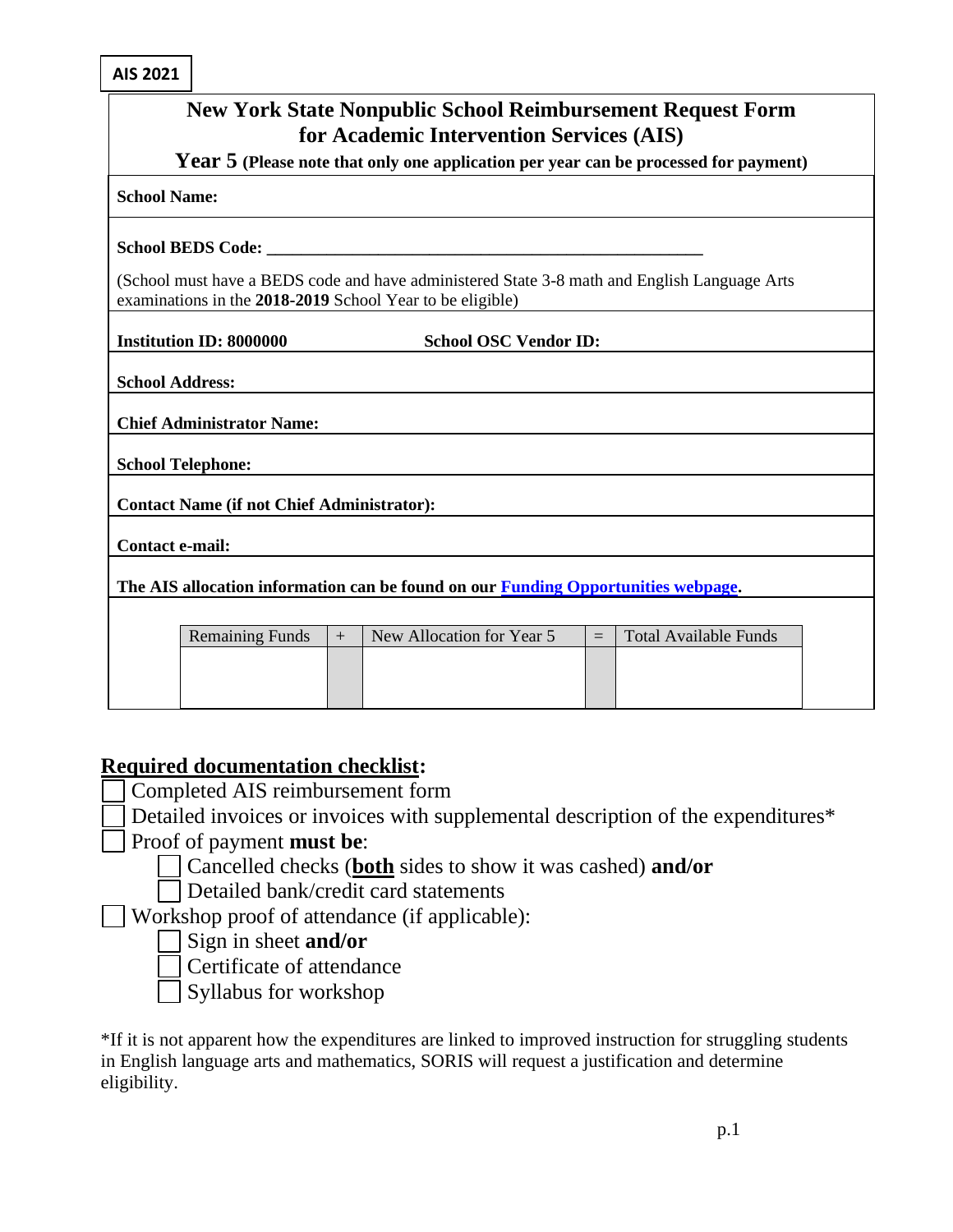| <b>Services/Materials Purchased for Professional Development</b><br>Please check any purchases that apply below, and then fill in<br>costs for purchases and the vendor name in the appropriate                                                                                                                                               | <b>Amount</b><br>(list amount<br>spent, if any,<br>on the<br>purchase of<br>this eligible |                    |
|-----------------------------------------------------------------------------------------------------------------------------------------------------------------------------------------------------------------------------------------------------------------------------------------------------------------------------------------------|-------------------------------------------------------------------------------------------|--------------------|
| columns to the right.                                                                                                                                                                                                                                                                                                                         | item/service)                                                                             | <b>Vendor Name</b> |
|                                                                                                                                                                                                                                                                                                                                               |                                                                                           |                    |
| Teacher materials: (such as books, curricular guidelines, etc.<br>not provided free by textbook vendor) Materials must be non-<br>religious in nature and linked to improved instruction for struggling<br>students in English language arts and mathematics.                                                                                 |                                                                                           |                    |
| Student materials: (such as books, curricular guidelines, etc.                                                                                                                                                                                                                                                                                |                                                                                           |                    |
| not provided free by textbook vendor) Materials must be non-<br>religious in nature and linked to improved instruction for struggling<br>students in English language arts and mathematics.                                                                                                                                                   |                                                                                           |                    |
| <b>Workshop fees</b> (topics that will improve instruction for                                                                                                                                                                                                                                                                                |                                                                                           |                    |
| struggling students in English language arts and mathematics, e.g.,<br>usage of data, addressing the needs of students with different<br>learning styles, meeting the needs struggling students through AIS)<br><b>*Please attach the syllabus for teacher workshops in which</b><br>reimbursement is sought, along with proof of payment and |                                                                                           |                    |
| proof of attendance (sign-in sheets or certificates of attendance).                                                                                                                                                                                                                                                                           |                                                                                           |                    |
| <b>Software materials</b> (for example, materials that will assess<br>needs of struggling students, provide identified needs to teachers<br>and/or provide focused repetition on the identified English language<br>arts and/or mathematic needs of students) Note: hardware is not<br>eligible for reimbursement through this grant.         |                                                                                           |                    |
| Professional Inquiry Group/ Professional Learning                                                                                                                                                                                                                                                                                             |                                                                                           |                    |
| <b>Communities</b> (facilitator for the group provided by a vendor, non-<br>religious research and/or curricular materials related to English<br>language arts and/or mathematics for the teacher)                                                                                                                                            |                                                                                           |                    |
| Costs of in-classroom coaching provided by a vendor (no<br>reimbursement permitted for school staff who provide internal<br>coaching) <b>Invoices from the vendor should minimally include</b>                                                                                                                                                |                                                                                           |                    |
| the teacher(s) coached, subjects coached in, dates of service,<br>and pricing.                                                                                                                                                                                                                                                                |                                                                                           |                    |
| Other (please submit materials describing purchase and<br>demonstrating appropriateness for reimbursement under this<br>program and expense eligibility will be determined by SORIS<br>program staff)                                                                                                                                         |                                                                                           |                    |
| <b>TOTAL EXPENDITURES SUBMITTED</b>                                                                                                                                                                                                                                                                                                           |                                                                                           |                    |